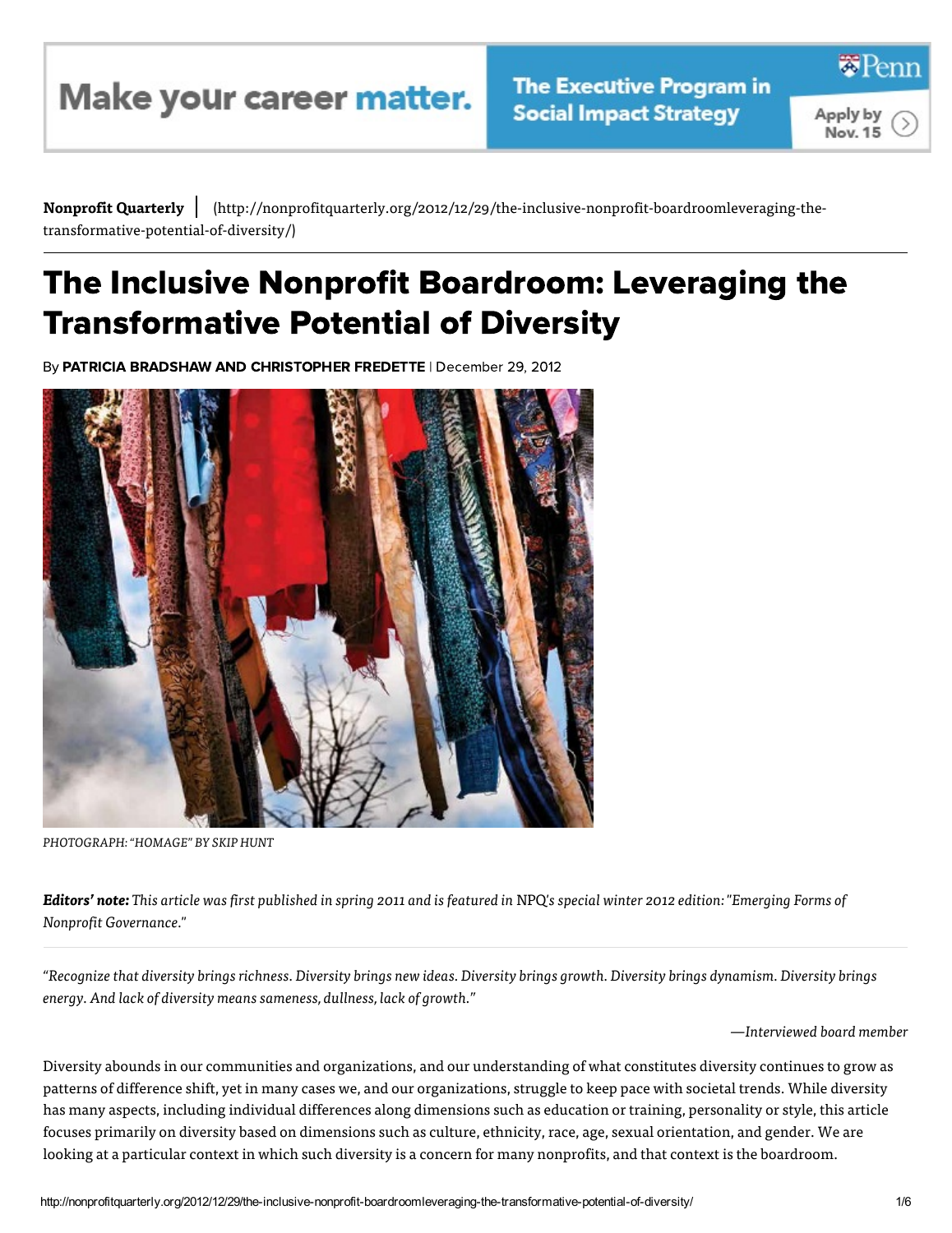The Urban Institute's Francie Ostrower noted in a national survey of nonprofit governance in the United States that 86 percent of board members are white (non-Latino); a mere 7 percent are African American or black; and 3.5 percent are Latino. In a survey of nonprofit boards from across Canada, conducted in 2008, we found that the majority of board members were between thirty and sixty years old, and 44 percent were women. Almost 28 percent of the organizations indicated that there was at least one person with a disability on their board, while 22.4 percent of those surveyed had a board member who was openly lesbian, gay, or bisexual. Only 13 percent of board members were what in Canada are termed "visible minorities," or persons of color.

While funders and others often seem to be advocating for more representative diversity on boards, this has not vet resulted in large shifts in board composition, with the exception of women. It is likely that you have heard the arguments in favor of increasing board diversity, including the claim that more diversity leads to superior financial performance, better strategic decision making, increased responsiveness to community and client stakeholders, and an enhanced ability to attract and retain top talent. But you may also have heard that researchers have found a correlation between increasing diversity among governing groups and greater conflict, as well as a deterioration in performance.

We too have struggled with these mixed messages. We wanted to deepen the conversation about diversity on boards through empirical research, in order to better understand the roots of this paradox and what is being done to respond to demands for both increased diversity and effectiveness.

We began by talking to eighteen board members from the voluntary sector in Canada who are viewed by their peers to be leaders in the effort to diversify boards. We were interested in looking at how they made sense of diversity, and what they saw as the best practices for enhancing it. While academics have tended to focus on diversity and the dynamics of "exclusion," communities of practice are now talking about "inclusion." Our informants described inclusion as an alternative to assimilation, in which all people are treated the same, or differentiation, where differences are celebrated and leveraged with the potential consequences of tokenism and exclusion.

| Figure 1: A Typology of Inclusion |                                                                                                                                      |                                                                                                                                        |  |
|-----------------------------------|--------------------------------------------------------------------------------------------------------------------------------------|----------------------------------------------------------------------------------------------------------------------------------------|--|
| H <sub>D</sub> H                  | <b>Instrumental</b><br><b>Inclusion</b><br>Purposeful inclusion of diverse<br>members for the accomplishment<br>of a desired outcome | <b>Transformational</b><br><b>Inclusion</b><br><b>Functional and social</b><br>embeddedness enhancing<br>competencies and capabilities |  |
| Functional Inclusion<br>ş         | <b>Disengagement</b><br>Diversity is neither sought<br>nor recognized                                                                | <b>Relational</b><br><b>Inclusion</b><br><b>Cohesive interpersonal</b><br>relationships resulting from<br>equality in social standing  |  |
|                                   | LOW                                                                                                                                  | <b>HIGH</b><br><b>Social Inclusion</b>                                                                                                 |  |

http://nonprofitquarterly.org/2012/12/29/the-inclusive-nonprofit-boardroomleveraging-the-transformative-potential-of-diversity/ We came to define board-level inclusion as the degree to which members of diverse and traditionally marginalized communities are present on boards and meaningfully engaged in the governance of their organizations. We also noted that our informants implied that at times inclusion had potential transformational impacts for both traditionally marginalized individuals and for the board itself. Kristina A. Bourne similarly describes an inclusion breakthrough as "a powerful transformation of an organization's culture to one in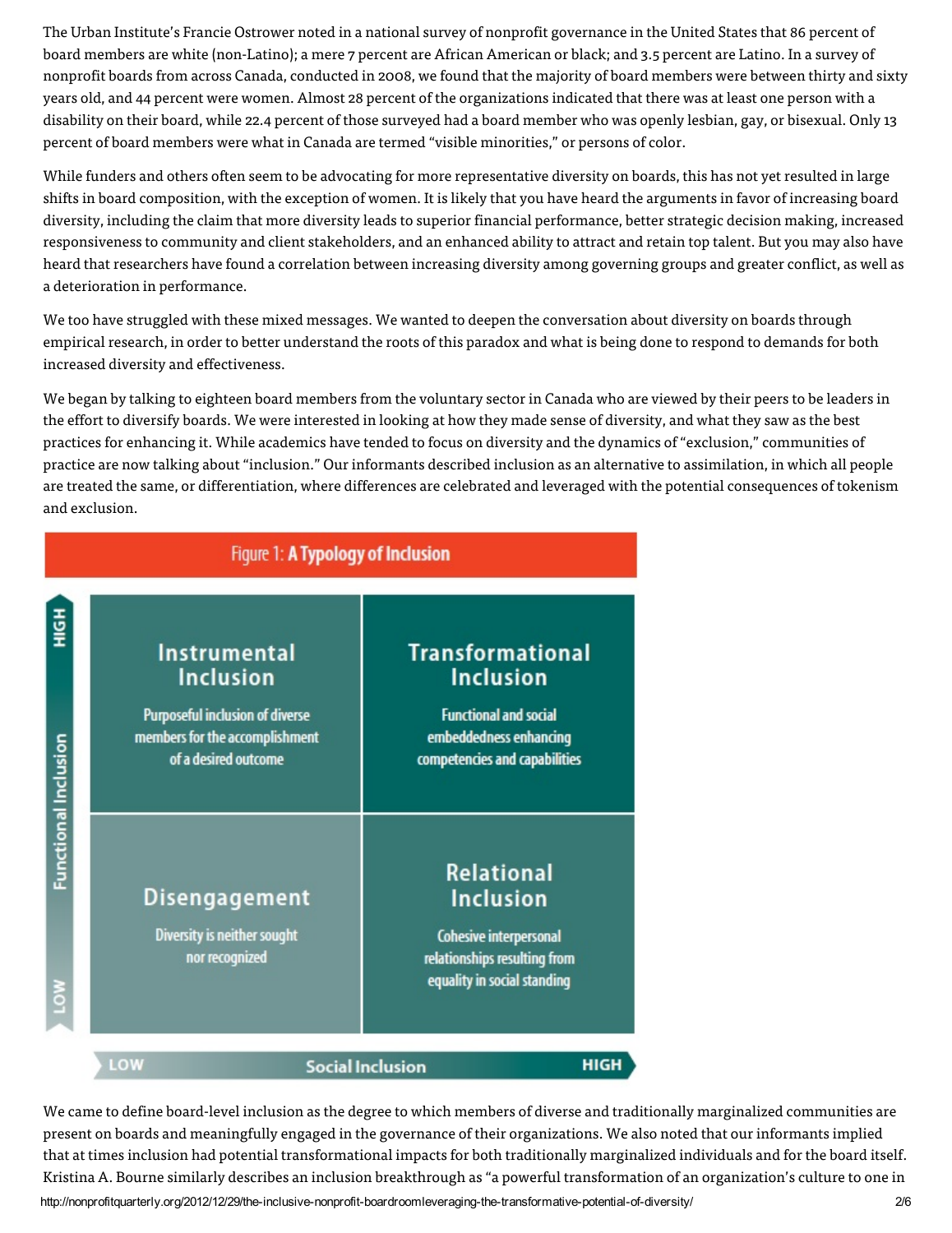which every individual is valued as a vital component of the organization's success and competitive advantage." Bourne describes this concept as an alternative to seeing diversity as an end in itself or something to be managed or tolerated. But her claims, and those of our informants, have not yet been empirically examined. Reflecting on our interviews, it seemed that our informants were talking about two different types of inclusion—which we came to call "functional inclusion" and "social inclusion"—and about how the two can work together to create something transformational.

Functional inclusion emerged from our research as characterized by goal-driven and purposeful strategies for the increased inclusion of members of diverse or traditionally marginalized communities. Social inclusion, in contrast, is best characterized by the participation of members of diverse groups in the interpersonal dynamics and cultural fabric of the board, based on meaningful relational connections. Unlike the functional notions of inclusion, social inclusion also stresses the value derived from social standing and relational acceptance within the context of the board. Reflected in this view of relational acceptance is the need for members of traditionally marginalized communities to be authentically engaged as whole members of the board, avoiding marginalization and alienation.

We concluded that people were basing their comments on an implicit model, and we are suggesting that the combination of both types of inclusion could transform governance and create what we have come to call "transformational inclusion" (see figure 1).

As figure 1 proposes, the board that focuses exclusively on functional inclusion and on taking a "making the business case for diversity" approach will end up with what we are calling "instrumental inclusion." Similarly, boards that focus exclusively on social inclusion end up with what we are calling "relational inclusion," a model that tends to make people "feel" good. Boards that do both instrumental and relational inclusion, however, can generate transformational inclusion. To be really successful, boards of directors need to empower members using functional processes, and they must do so while integrating (rather than assimilating) diverse members using social and relational means as well. For these reasons, we hypothesized that governing groups that are more diverse and implement functionally and socially inclusive practices will be more effective and have higher cohesion and greater commitment than their less diverse counterparts.

We decided that this hypothesis deserved to be tested, and developed a questionnaire that surveyed respondents from 234 boards of directors operating in Canada's nonprofit sector. We measured board diversity by counting the number of ethnocultural and visibly different groups represented on the boards. Our analysis of the impact of increased diversity on boards supports previous research documenting the challenges of diversity. We found that higher levels of diversity were correlated with perceptions on the part of our respondents of lower levels of board effectiveness.

Previous research similarly indicated that diversity leads to conflict and lower performance levels. Fortunately, this is not the end of the story, but it does tell us that it is not enough for boards to simply add members from diverse communities and expect positive outcomes to result. Unless meaningful steps are taken to include members in the functional and social aspects of board life, increasing diversity tends to result in perceptions of greater conflict and dissatisfaction with board performance.

Our study showed that meaningfully engaging diverse members in the social and functional aspects of board work attenuates, and in many cases mitigates, the perceived performance deterioration that occurs when diversity is increased along the lines of the functional or social model alone. This is an important finding, as it offers evidence that diverse governing groups need not sacrifice board performance for the sake of increased diversity. Indeed, functional inclusion was found to be positively associated with overall board effectiveness, cohesion, and commitment, while it did little for group cohesion and commitment. Social inclusion, on the other hand, had little direct impact on board effectiveness, but added significantly to group cohesion and commitment. There is a need to balance both social and functional inclusion, lest boards neglect one dimension (social inclusion) in favor of focusing prominently on the other (functional inclusion).

The cumulative implications of diversity and inclusion are complex and intertwined, but largely support our general theme that functional and social inclusion enhance the effectiveness and viability of governing groups, particularly in relation to making the more diverse groups effective, cohesive, and committed. The (direct and indirect) patterns of relationships that we found between board diversity and board effectiveness speak to the transformative potential that lies at the heart of inclusion.

Given these findings, what can boards that want to benefit from diversity actually do in order to create more inclusive governing bodies? In the following sections we describe steps that people we interviewed think are useful in building functional and social inclusion. These are steps that are being enacted by boards as a whole as well as by individual board members who care deeply about inclusion

## **Functional Inclusion**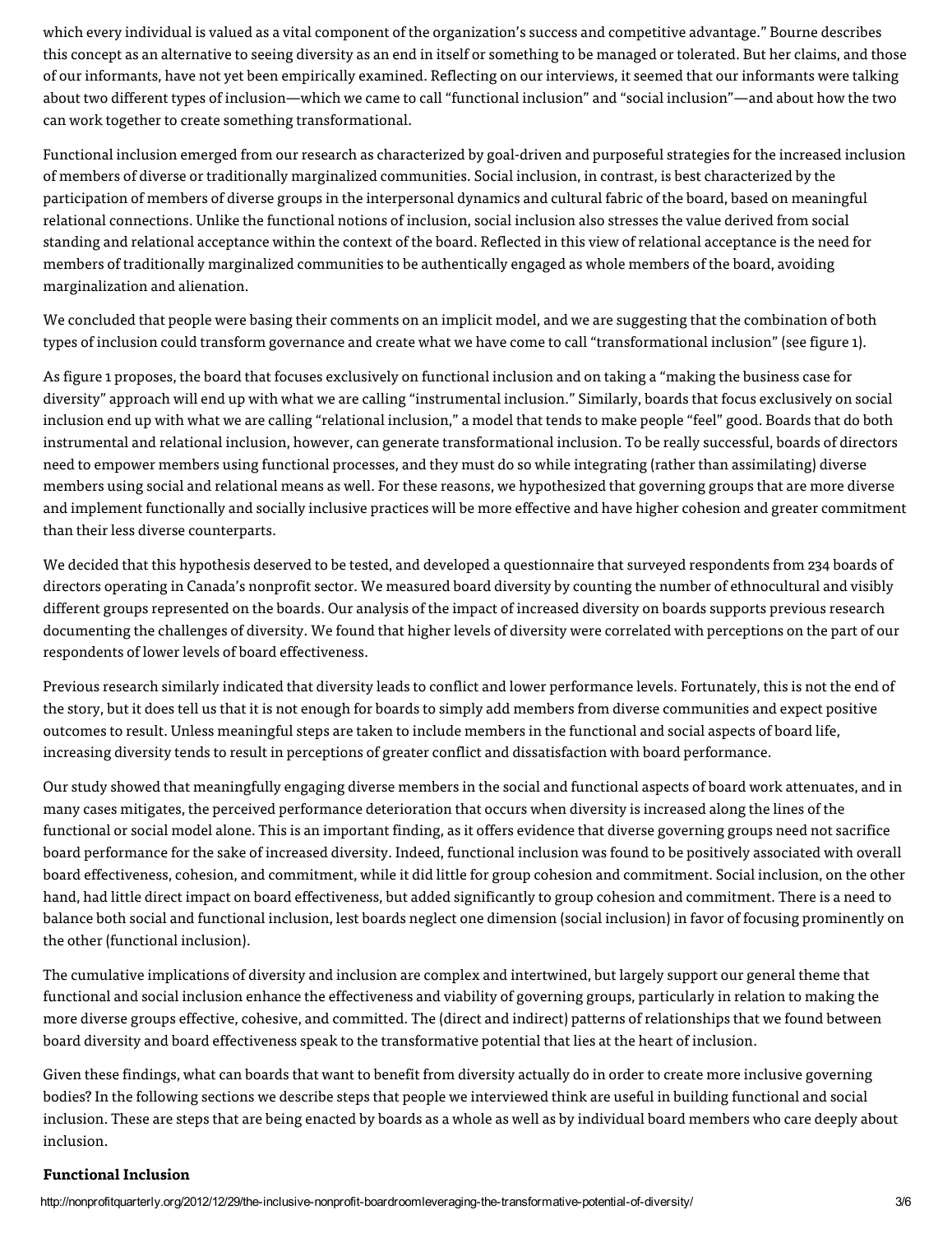We have characterized functional inclusion as goal driven and committed to purposeful strategies for the increased inclusion of individuals who identify as coming from diverse or traditionally marginalized communities. In the interviews, individuals who saw themselves as champions of change described many actions that they had personally taken to make their boards more inclusive, working to get on the board and into positions of influence—such as on governance, diversity, or executive committees—for example, and then pushing for more inclusion of others.

These individuals expressed discomfort at rocking the boat and disrupting the status quo, but they did so intentionally. Some saw how this type of action could lead to tokenism, where a person is added to the board primarily because of his or her difference, or based on quotas or agendas. This opens the door to such questions as, "What do women think about this?" being asked of the only or token—woman on a board, based on the faulty assumption that one person can speak for a whole demographic community. But the informants also said things like: "If you get the right person, that person can start advocating and then do something. Sometimes tokenism backfires on the people who try to use it." Having a seat at the table presented diverse board members with an opportunity to advance diversity interests and agendas. One person, for example, said:

Before I came on the executive board, what was happening at the board meeting was the executive would decide what things should come to the board, and present them to the board, and the board [always] said yes. The chair thought that I would be a nice person to be appointed to the board, especially because I come from a diverse community. After about the third executive meeting, of course, she said, "I am very disappointed in you because, you know, we want executive solidarity." So I said, "You'll never get that as long as I'm on the executive board, you can be sure—because I came on the board to represent certain views, and you will hear about those things.

| Figure 2: Approaches to Functional Inclusion      |                                                                                                                                                                      |  |
|---------------------------------------------------|----------------------------------------------------------------------------------------------------------------------------------------------------------------------|--|
| <b>Board Policies Addressing Inclusion</b>        | - Creating board policies related to recruitment and retention based on such differences as race, ethnicity,<br>physical ability, sexual orientation, and/or gender. |  |
|                                                   | - Printed board policies related to discrimination and anti-oppression.                                                                                              |  |
| <b>Practices to Enhance Inclusion</b>             | - Including diversity considerations during board self-assessments.                                                                                                  |  |
|                                                   | - Incorporating issues of diversity in the board's work plans and strategic plans.                                                                                   |  |
|                                                   | Attempting to reflect the demographic characteristics of clients, community, or members in the<br>composition of the board.                                          |  |
|                                                   | - Making the "business case for diversity," and communicating it to build support for diversity.                                                                     |  |
| <b>Recruitment Practices to Attract Diversity</b> | - Advertising for board members in ethno-specific publications.                                                                                                      |  |
|                                                   | - Partnering with ethnocultural organizations to make them aware of available positions and to help identify<br>qualified candidates.                                |  |
|                                                   | - Building links to services that search for or match organizations with qualified board members.                                                                    |  |
| <b>Board Structure</b>                            | - Creating a diversity committee tasked with making the board more inclusive.                                                                                        |  |
|                                                   | - Using board committees as a training context for members of diverse communities so they are well<br>prepared to join the board.                                    |  |

Functional inclusion at the level of the board involves steps taken by the board as a whole to increase representation of members of diverse communities through its policies, structures, practices, and processes. One characteristic of this approach is to focus on stakeholders and make what we often heard called "the business case for diversity." The business case involves assessing the benefits of diversity, and can include considerations such as creating greater access and legitimacy for different constituents, helping the board appear forward thinking, attracting resources, and to a greater extent representing the interests of the communities being served by the organization. The functional approach to inclusion was frequently characterized by a conscious investigation of the demographics of the agency's stakeholders, such as clients, members, or communities served. This would be followed by a "mapping" of that pattern of diversity onto the board to see if the external diversity was represented there. One nonprofit hospital described it this way:

We looked around the board and saw that we had women covered because half the board members were female. But we wanted to be more reflective of the community, so we did a survey of the patients in the hospital. To be proportionate to the patient population, we realized that the board should add at least one culturally Italian and one culturally Cantonese Chinese board member.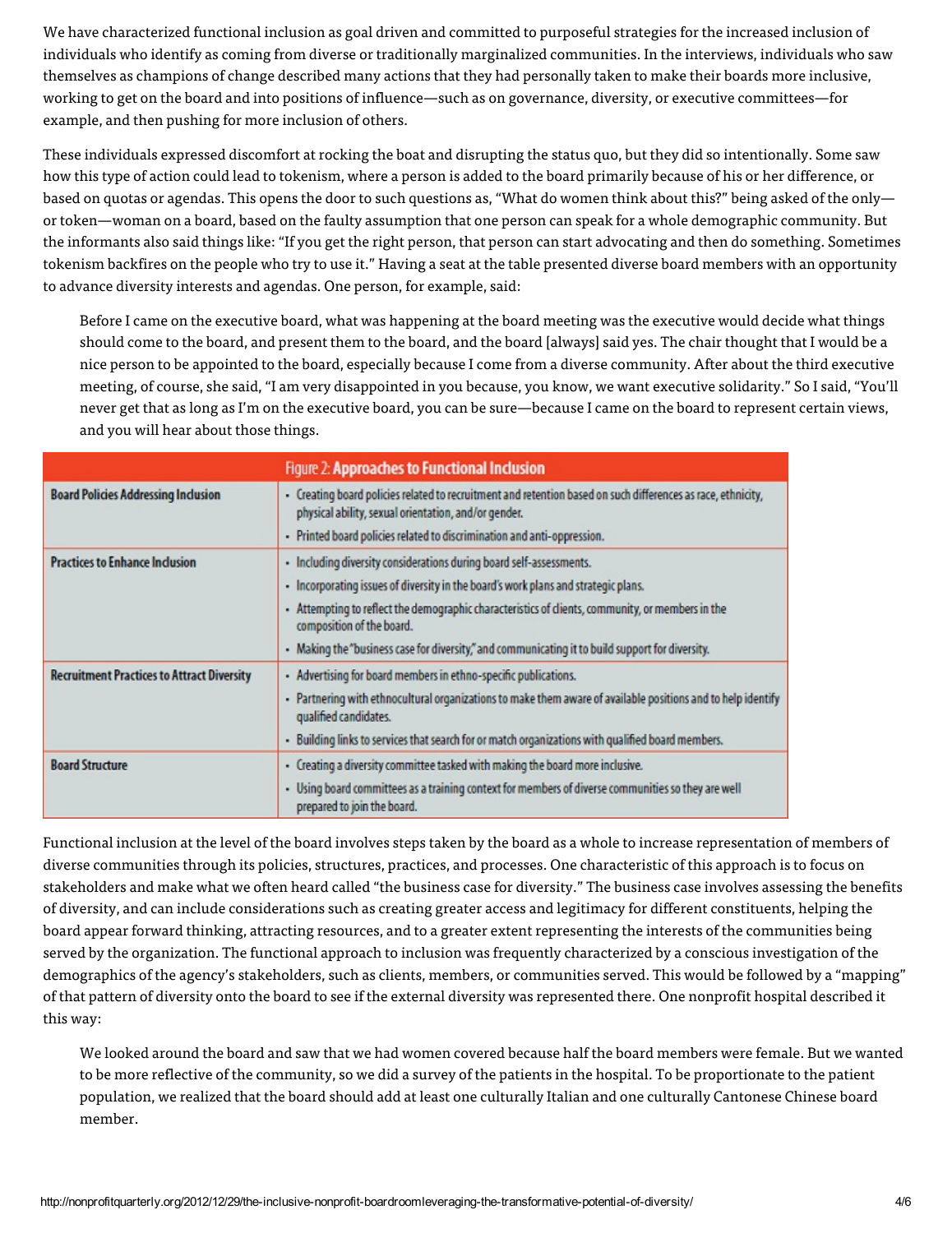Respondents provided examples of strategies for purposeful inclusion ranging from the general ("Gender diversity was very consciously planned to make sure to maintain a balance") to the scientific ("We had overall a good ratio of different ethnic backgrounds"), and, finally, the tactical ("We tried to think of women that we were working with in the community who were from more marginalized communities or traditionally marginalized communities, and decided to target them. We're doing purposeful recruitment, and I think that has really made a difference"). One particularly salient reason for attempting to include marginalized community members in the board structure is based on the expectations of powerful funding bodies; as one respondent succinctly stated, "The boards will wake up if the funders ask for it."

Although these strategies differ, they share an approach to including diversity within the existing framework of the board via functional approaches such as changing formal structures, processes, and policies. (See figure 2 for other strategies we heard boards using to increase diversity.)

## Social Inclusion

Social inclusion is characterized by the participation of members of diverse groups in the interpersonal dynamics and cultural fabric of the board based on meaningful relational connections. Statements such as, "For me, diversity . . . it's definitely a sense of inclusivity of everyone and everything. I think that [it incorporates] inclusivity, respect. I think respect for different people's beliefs and values is critical," demonstrate an awareness of inclusion as existing beyond task or functional views. Respondents who spoke of overcoming feelings of alienation made comments like, "I was feeling very uncomfortable, but after some time, of course, I had to assert myself, and I had the support of [a member of high social standing], so it was okay." Similarly, another person we interviewed spoke of the process of gaining inclusion, claiming, "I think I persevered, and really enjoy the experience now, and the group is just very receptive to everyone's ideas, and we all encourage one another."

Although the process of becoming included in social aspects of the board may not be automatic, it is an essential facet of genuine member integration. Individuals from traditionally marginalized communities we talked to spoke about how they used humor to help overcome tension, how they worked to build relationships, and how they were conscious of the need to build trust within the hoard.

Our informants also reflected on board-driven efforts to improve social inclusion that included mentorship and coaching, orientation practices, and other group-building processes such as retreats and workshops. These initiatives illustrated the belief that strong social relationships and higher levels of trust and respect are crucial to improving decision making and information sharing. For example, one board used mentors, and we heard the following statement: "We actually assign a board member to mentor new members, particularly young people. And that involves making a personal connection with them, phoning them to remind them about meetings, following up with them after meetings to see how they felt about how the meeting went."

Other strategies for building social inclusion included holding meetings at times and in locations where everyone could attend (in locations with elevators in order to be accessible to those with physical disabilities, or on days that accommodated religious holidays, for example), as well as providing such services as signing for the deaf or hard of hearing. Similarly, some boards made sure that any food that was served accommodated the dietary restrictions and cultural preferences of different members. There was sensitivity, too, regarding the use of humor and choices of subject matter (such as conversations about sports teams or summer cottages) that could marginalize or silence people, or exhibit unconscious privilege.

Thus, social inclusion at the board level centered on building connections and awareness with the intention to create a positive and inclusive board culture. Informants acknowledged the importance of using formal initiatives to create relational bonds that contribute to the performance of the board: "We did talk about the need for coaching people and partnering people, and giving people a friend on the board to provide extra support and translation. It's like cultural translation for any new member, but particularly for new members who either don't have a lot of experience or don't know there's a dominant culture at the board that is different from where they might be coming from." The energy spent building relationships to foster a shared understanding was considered by many to be important in attracting and maintaining an active membership within a more diverse board. A strong and welcoming organizational culture was depicted as another way of increasing feelings of inclusion, which reduced detachment and turnover.

Our results suggest that if you want to have diverse governing groups, you need to find a way to genuinely speak to people from marginalized communities, support these members through the transitional phases of board entry, and authentically engage them in social aspects that build strong relationships and board cohesion. One of the core findings of our investigation suggests that underlying social inclusion is the authentic understanding that social relationships have value in and of themselves beyond any value they may have as a way to accomplish functional ends.